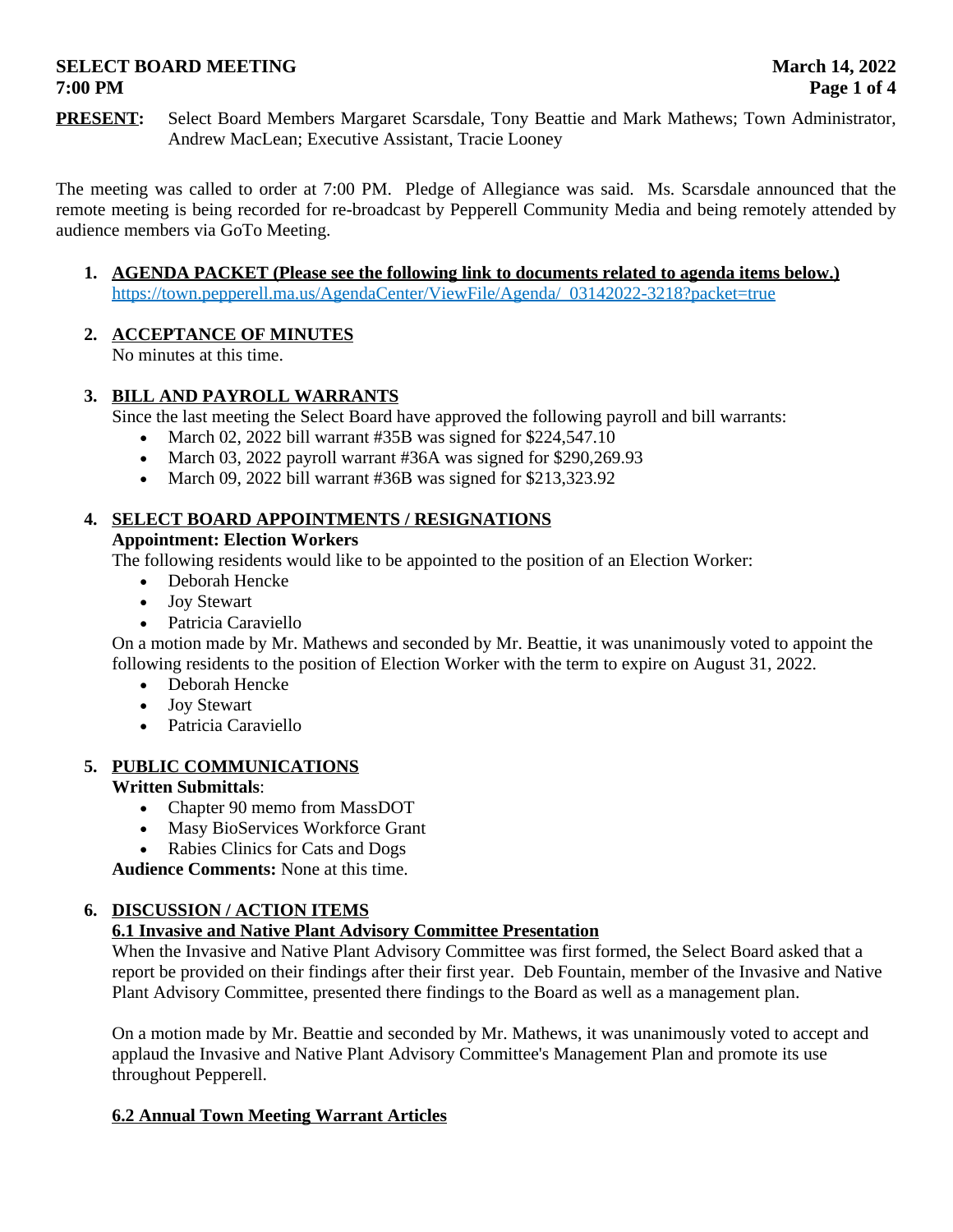# **SELECT BOARD MEETING MARGE 14, 2022 7:00 PM Page 2 of 4**

In accordance with the Charter, articles submitted for Town Meetings are to be administratively reviewed by the Select Board and, if meeting the standard for submission, are to be moved onto a Town Meeting warrant.

## *SECTION 2-7: INITIATION OF WARRANT ARTICLES*

 *a. Initiation - The Board of Selectmen shall receive all petitions addressed to it and which request the submission of any matter to the Town Meeting and which are filed by: (1) any town officer, (2) any multiple member body acting by a majority of its members, (3) any ten (10) voters for an annual town meeting and any one hundred (100) voters for a special town meeting. Requirements for inclusion on the warrant are prescribed in subsection (c).* 

The following suggested articles have been received as of March 4, 2022. The deadline for submission for warrant articles is close of business on March 18, 2022. Articles received by the deadline but after this meeting packet posting will be added at the next meeting. At a future meeting the Select Board will be asked to make recommendations on each article.

On a motion made by Mr. Mathews and seconded by Mr. Beattie, it was unanimously voted to move the slate of 14 received articles to the Town Meeting 2022 Warrant.

- 1. Annual Report
- 2. Revolving Fund Authorizations
- 3. Non-Union Compensation Plan
- 4. Organization Chart for Town Departments
- 5. OPEB re-accept 32B, section 20
- 6. General Fund Budget
- 7. Water Budget
- 8. Sewer Budget
- 9. Storm Water Budget
- 10. Transfer Station Budget
- 11. Retained Earnings Appropriation Water
- 12. Retained Earnings Appropriation Sewer
- 13. Retained Earnings Appropriation Stormwater
- 14. Retained Earnings Appropriation Transfer Station

**The following articles have been proposed but have not yet been formally submitted and are not included in this slate. All articles received by March 18, 2022 will be considered at a subsequent meeting of the Select Board.**

- 15. Outdoor Light By-law
- 16. Free Cash requests
- 17. Municipal Electrical Aggregation
- 18. Right to Farm Bylaw revision
- 19. Adaptive Re-use By-law
- 20. Inclusionary Zoning By-law

#### **6.3 ARPA Discussion / Decisions**

The Select Board is to make determinations on American Rescue Plan Act spending and submit a budget to the US Treasury by April 30, 2022. The Board has been gathering input from multiple sources including two public information sessions, discussions with staff, capital program analysis, a public survey, and by reviewing Master Plan priorities. Board members were also asked to create a list of their individual priorities to help facilitate the decision process.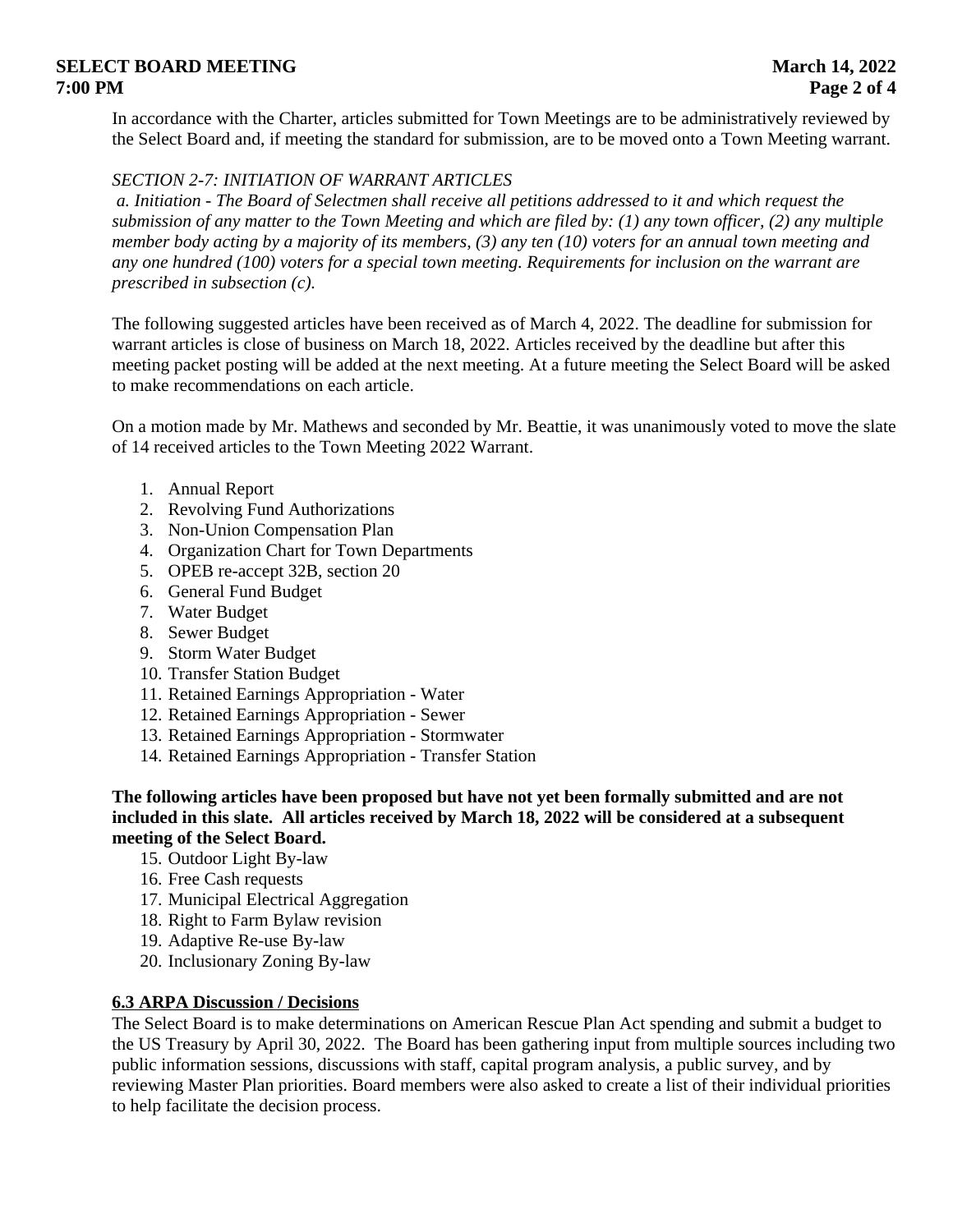# **SELECT BOARD MEETING** March 14, 2022 **7:00 PM Page 3 of 4**

The Board is expected to make decisions on additional requests for funding at this meeting. Lengthy discussions regarding ARPA criteria and funding decisions.

Decisions made at the March 2, 2022 meeting on what items the Select Board will consider funding are as follows:

- $\blacksquare$  The Board will consider one time / capital items
- The Board will prioritize Master Plan spending.
- The Board will consider providing funding to non-profits but must first create criteria for this to happen. Board member Beattie agreed to develop a draft criterion.

The Town Administrator asked the Select Board to provide their choices for the balance of the ARPA funding by March 18, 2022 so it may be included in the next meeting packet. The TA will pull together an ordered list for the meeting on March 28<sup>th</sup>.

- Board members to send an ordered list of requests they wish to fund
- TA will follow-up on when capital items are planned for funding
- TA will follow up on the Covered Bridge insurance with MIIA
- Member Beattie will follow up on criteria for Non-profits

On a motion made by Mr. Beattie and seconded by Mr. Mathews, it was voted to allow the public to make a 2-minute presentation regarding ARPA spending to the Board. Mr. Beattie – aye, Mr. Mathews and Ms. Scarsdale – nay. Motion did not carry.

## **6.4 Return to In-Person Meetings**

As the pandemic surge has subsided some committee members have expressed interest in returning to inperson meetings. Remote meeting access is still required by the Commonwealth of Massachusetts but inperson is optional.

On a motion made by Mr. Mathews and seconded by Mr. Beattie, it was unanimously voted that the Select Board and other Town Boards, Committees, and Commissions, may return to meeting in person, at their discretion. Remote meeting access is still required through at least July 15, 2022.

## **6.5 Letter to DOER on Net Zero**

Mass Net Zero Coalition has asked the Select Board to support a letter urging DOER to modify the current Stretch Code to better enable a net zero building code is attainable. The Board discussed if it is in favor of the DOER straw proposal Stretch Code or wishes to see it modified further. The Board may do nothing, endorse the Coalition's letter, or create a different letter to be submitted by the close of the comment period on March 18, 2022. Mr. Mathews wants it to be recognized that more information needs to be known

On a motion made by Mr. Beattie and seconded by Mr. Mathews, it was unanimously voted that the Select Board sign on to the Mass Net Zero Coalition letter to the DOER.

## **6.6 Letter of Support for MHC Grant**

Town Planner Jenny Gingras is submitting a Massachusetts Historical Commission grant application (Round 28) next week. The grant requires commitment and letters of support. The grant will update a 15-year-old report on modifications to Town Hall and provide funding to begin some of the historic preservation work, primarily on the upper level of the building. The Select Board has agreed to provide \$50,000 from the ARPA funds as a grant match (the Commitment) and a draft letter of support was shown to the Board. A final draft will be available on Monday for the Board to endorse.

On a motion made by Mr. Mathews and seconded by Mr. Beattie, it was unanimously voted that the Board endorse this letter of support for the Massachusetts Historical Commission grant round 28 application.